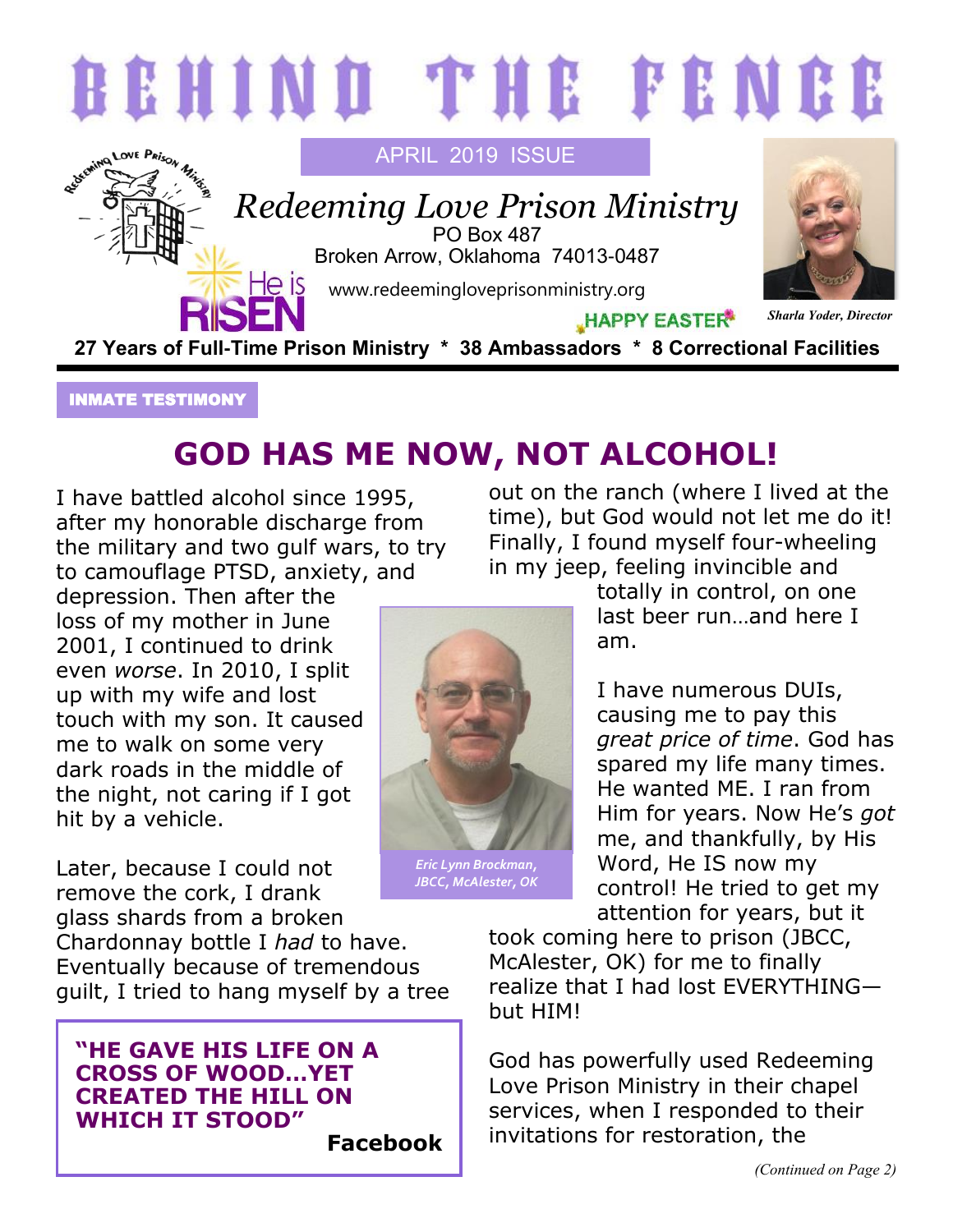#### INMATE TESTIMONY

#### *(Continued from Page 1)*



Lordship of Jesus, then the infilling of the Holy Spirit with the gift of speaking in tongues, and *deliverance from alcohol;* also their prayers and teaching of the Word. I thank God that I now have communication (letters, cards, and pictures) again from my wife and son. Redeeming Love prayed with me about that in 2017, and, praise God, those prayers have been answered!

I totally feel God's presence every time RLPM comes to minister. I am overwhelmed at how VERY effective their ambassadors all are spiritually to me and to these other prisoners. I have seen how these other men have been genuinely helped or changed too.

Ms. Sharla's book *God's Grace* 

*Liberates* has been most beneficial of all for me. It has dominated my reading and study, especially the promises of my identity in Christ! This book has brought a lot of light to my true and total redemption and helped me continue to grow in my walk with Christ. Many of the scriptures she shared I studied in depth and in the Greek. I now *know* that I am totally forgiven, redeemed from guilt and shame, adopted as a son, accepted in Christ, and made totally new and righteous!

One of my favorite scriptures to live by is 1 Thessalonians 5:6–8: "*Let us watch and be sober. For…those who get drunk are drunk at night. But let us who are of the day be sober, putting on the breastplate of faith and love, and as a helmet the hope of salvation"* (NKJV)*.*

I thank ALL of the RLPM team who come to JBCC—Sharla, Ina, Bo, Paula, Steve, David, and Roy—for all you do for me/ us here. You are amazing and I love every one of you. I hope to bring the

influence and positivity you bring to us to help others any way I can here as well as hopefully work with you after my release. May God keep each of you on your journeys as you continue to bring His love and His Word to us prisoners, who sometimes feel forgotten.

In His Love, and with Great Thanks,

Eric Lynn Brockman, #736056 JBCC, McAlester, OK

*NOTE: Eric is a wonderful blessing to us and others at our outreach chapel services at JBCC. He is a spiritual leader, sings and plays guitar in the worship band, and is a very anointed, gifted, and accomplished artist! He graciously sent us one of his beautiful drawings that I want to share with you here. It is from Jesus' parable of the LOST SHEEP. (Luke 15:4.)*





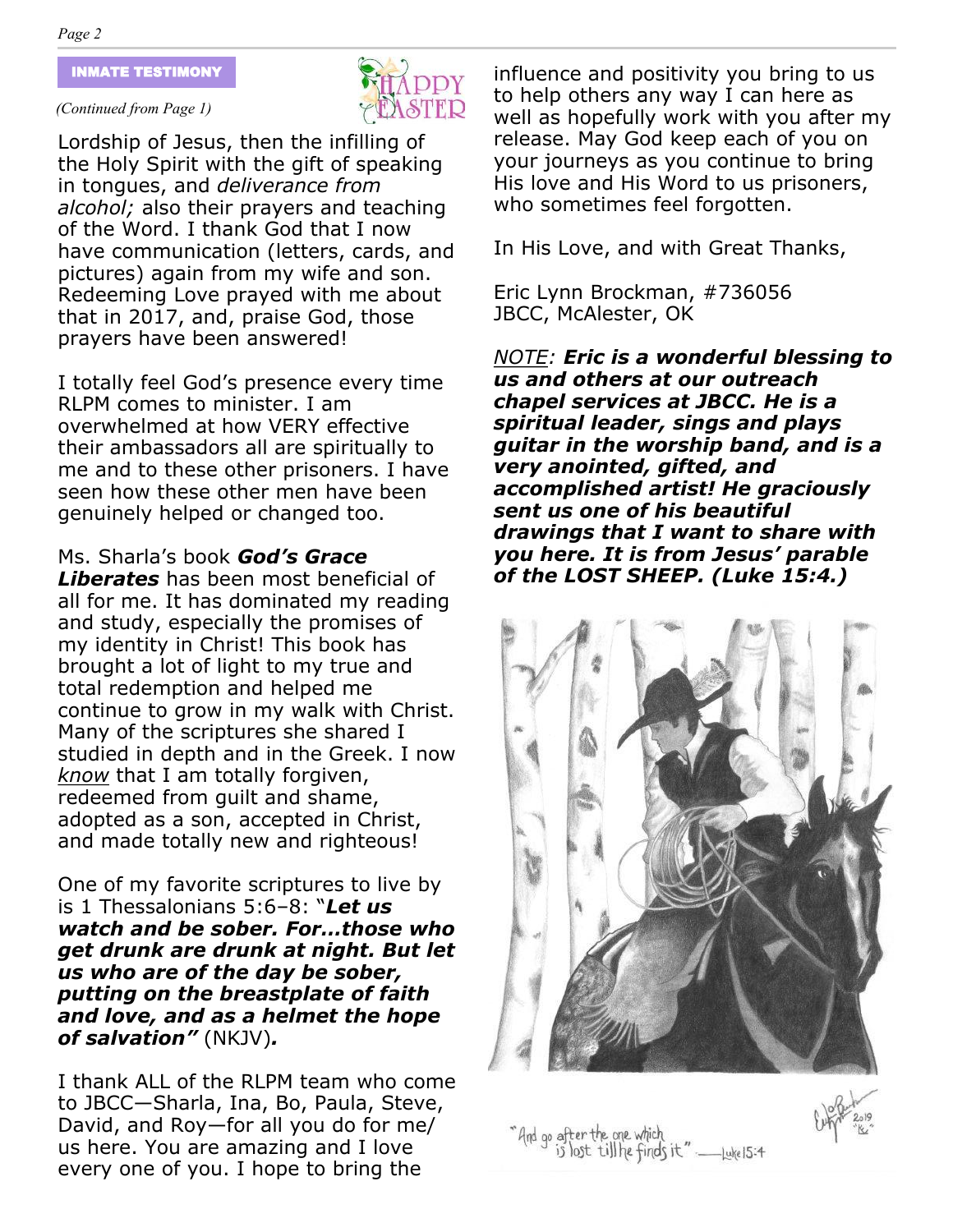#### *Page 3*

 $\bullet$  $\bullet$  $\bullet$  $\bullet$ 

ా

 $\bullet$ 

 $\bullet$  $\bullet$ 

 $\bullet$ 

222244444

 $\ddot{\bullet}$ 

1111

 $\ddot{\textbf{v}}$ 

## **SAVE THE DATE!**

We plan to have our impacting annual ministry banquet on Friday, October 4, 2019, at 6:30 PM.We are so blessed that The Bridge Church's amazing pastors, Orlando and Kim Juarez, have invited us to hold it at their beautiful church facility— $119<sup>th</sup>$  and Memorial Drive, Bixby, OK. We invite all of our partners/ambassadors, friends, and interested guests to join us for a delicious dinner and great program filled with dynamic guest speakers, fabulous music, and plenty of fun and fellowship. I'm sure you won't want to miss it! There will be more information to come, but for now, please SAVE THE DATE!

**God has placed us in Christ, whom He has exalted to the highest place in the universe. We are already on victory ground. We don't pray or confess God's Word to GET victory, but we do so, with thanksgiving, because we already HAVE the victory!** 

**—Joseph Prince**

**Romans 8:37—Yet in all these things we are more than conquerors through Him who loved us. (NKJV.) We don't fight FOR victory. We fight FROM victory!**

*by Sharla Yoder*

**HEART TO HEART**

The testimony in this newsletter has brought much joy to me and to the ambassadors who minister at JBCC! It is not only an encouragement to us, but a testimony of the power of the Holy Spirit to use us in a lot of awesome ways to minister to the abundant spiritual needs of prisoners. It is both an honor and a privilege to be sent by our partners as missionaries to these many prisoners. Plenty have lost hope, feel forgotten, lonely, defeated, guilty, condemned, and rejected. It gives us great joy to bring God's love and the truth of God's Word that transforms them and sets them free from all of those things, and more! I guess that's why many of our ambassadors tell me they love this ministry. They say that it brings them great fulfillment and that is why they are "hooked." Praise God, a number of them have been with RLPM for 15–20– 25-plus years! I very recently received this little note from one of our ambassadors with her partner check:

*"Dear Sharla, I appreciate being a part of this ministry. There is an awesome feeling of fulfillment in doing my part. To God be the glory! You are loved and very much appreciated. Mary K."* 

I know that our wonderful partners have special fulfillment, realizing that the generous gifts they sow into this ministry are not only bringing a harvest of souls to Jesus and discipling them, but are bringing a harvest of blessings in their lives now and many rewards throughout eternity! THANK YOU so much for your prayers and generous financial support that make you an important PART of this God-ordained ministry!

We look forward to hearing from you soon!  $\odot$ 

More LOVE and BLESSINGS!

Tharla)

ာ

ం

 $\bullet$